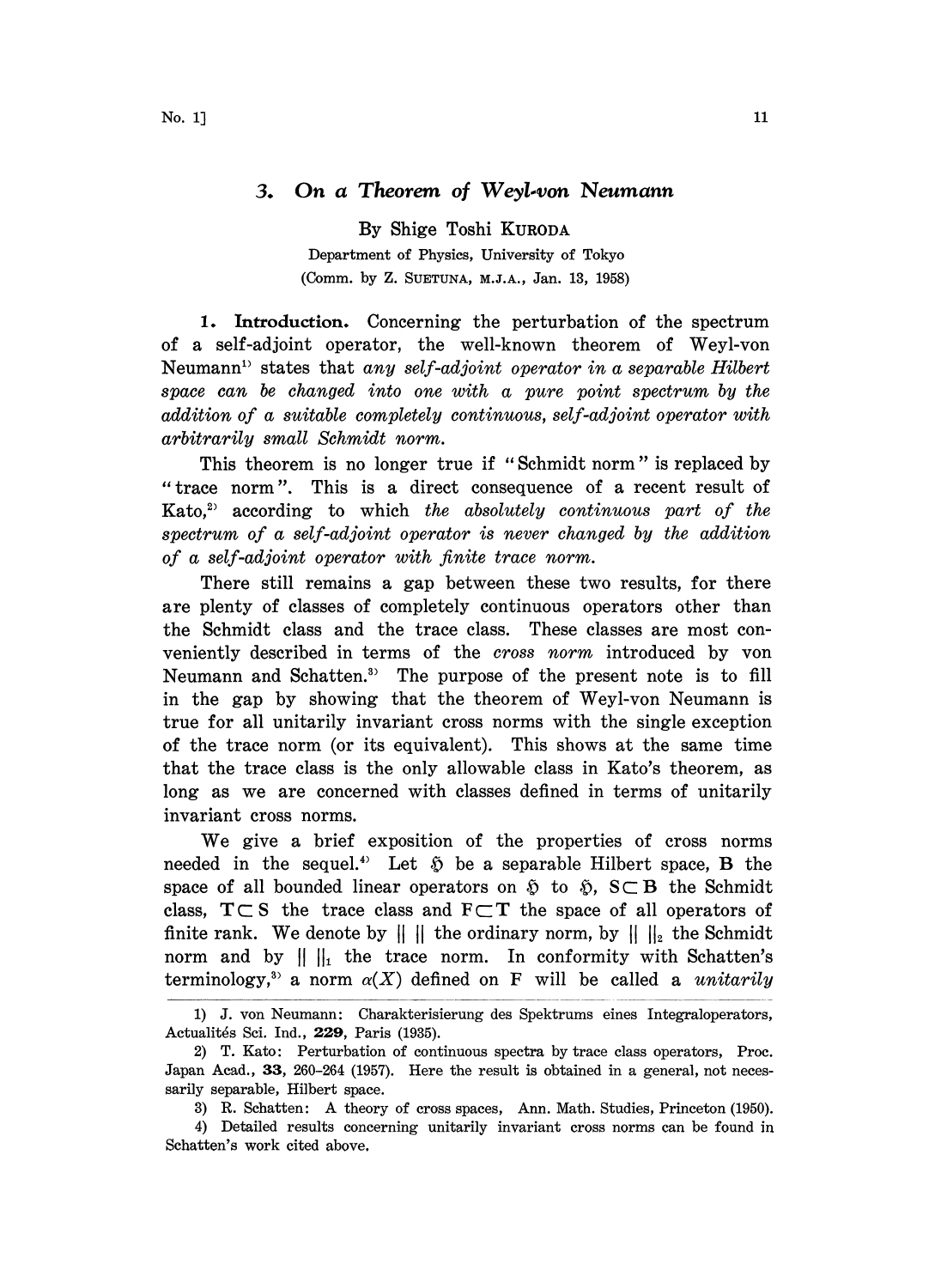invariant cross norm, if it satisfies the following two conditions.

1)  $\alpha(UXV) = \alpha(X)$ , for any pair of unitary operators U, V and for any  $X \in \mathbb{F}$ .

2)  $\alpha(X)=1$ , for any projection X of rank 1.<sup>55</sup>

By virtue of the condition 1),  $\alpha(X)$  depends only on the eigenvalues of  $|X| = (X^*X)^{1/2}$ . Hence  $\alpha(X)$  can be expressed in the following form.<sup>6</sup>

(1) 
$$
\alpha(X) = \alpha(X^*) = \alpha(|X|) = \alpha\left(\sum_{i=1}^n x_i P_i\right),
$$

where *n* is the rank of X,  $\{x_1, \dots, x_n\}$  is the set of all positive eigenvalues of  $|X|$  (degenerate eigenvalues being repeated) and  $\{P_1, \dots, P_n\}$ is an arbitrary set of mutually orthogonal projections of rank 1. The following inequalities are direct consequences of the definition and (1).

(2) 
$$
\alpha\left(\sum_{i=1}^n x_i P_i\right) \leq \alpha\left(\sum_{i=1}^n y_i P_i\right), \quad \text{if} \quad 0 \leq x_i \leq y_i.
$$

(3) 
$$
||X|| \leq \alpha(X) \leq ||X||_1 = x_1 + \cdots + x_n
$$

We denote by  $C_{\alpha}$  the completion of F with respect to the norm  $\alpha$ . From the inequality (3) it follows that any Cauchy sequence with respect to the norm  $\alpha$  forms also a Cauchy sequence with respect to the ordinary norm. Hence, for any element of  $C_{\alpha}$ , there corresponds an completely continuous operator in B. But the general theory of cross norms shows that this correspondence is actually one-to-one.<sup>7</sup> Thus we may regard  $C_a$  as a subspace (in general dependent on the norm  $\alpha$ ) of B, consisting solely of completely continuous operators. The norm on  $C_{\alpha} \subset B$  as a completion of F will be denoted also by  $\alpha$ ().

By virtue of (3), the unitarily invariant cross norm  $\alpha$  is equivalent to the trace norm on F, if and only if there exists a constant  $c>0$ such that

(4)  $\alpha(X) \ge c ||X||_1$ , for any  $X \in \mathbb{F}$ .

By means of these notions we can now formulate our result in the following form.

**THEOREM.** Let  $\alpha$  be a unitarily invariant cross norm which is defined on F and not equivalent to the trace norm. Then for any self-adjoint operator  $H$  in  $\tilde{p}$  and for any positive number  $\varepsilon$ , there exists a self-adjoint operator  $X \in \mathbb{C}_a$  with the following properties. 1)  $\alpha(X) \leq \varepsilon$ ; 2) the self-adjoint operator  $H+X$  has a pure point spectrum.

<sup>5)</sup> For our purpose the condition 2) will not play any essential r61e. It will serve only as a convenient normalization condition.

<sup>6)</sup>  $\alpha(X)$  can be also expressed in terms of a "symmetric gauge function"  $\varnothing$ introduced by von Neumann and Schatten. It is defined by  $\mathcal{O}(x_1,\dots, x_n, 0,\dots) = \alpha(\sum x_i P_i).$ For our purpose there is no essential difference between these two expressions and in the sequel we shall use (1). for convenience.

<sup>7)</sup> See, for example, Schatten: Loc. cir., Theorem 5.6, p. 109.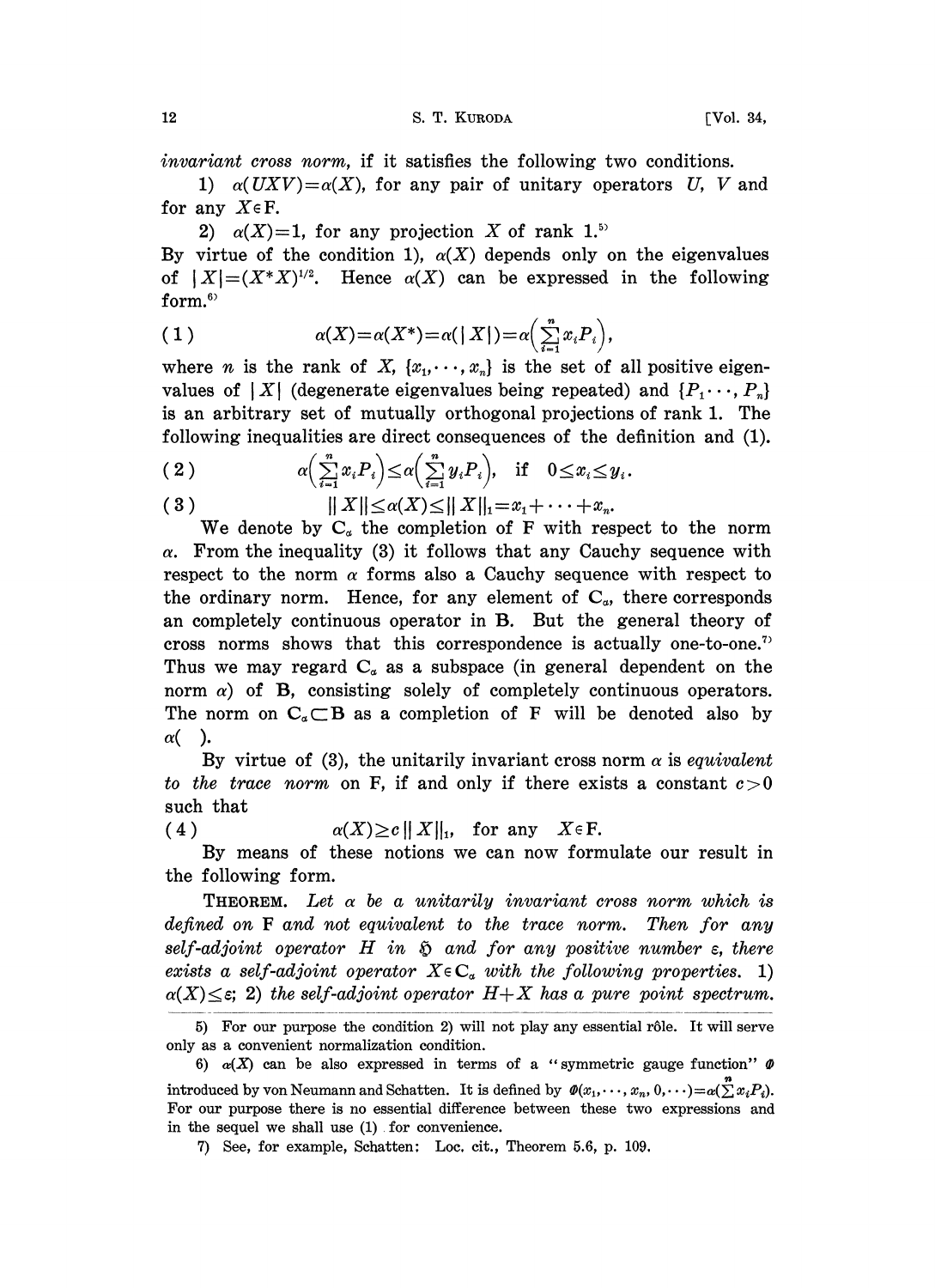Remark 1. Evidently  $\|\|\|\|_2$  and  $\|\|\|_1$ , each of them restricted on  $F$ , are unitarily invariant cross norms. Since  $F$  is dense in S with respect to the Schmidt norm and S is complete,  $C_{\alpha} = S$  when  $\alpha$  coincides with  $|| \cdot ||_2$ . Thus our theorem is an extension of Weyl-von Neumann's theorem. There are various unitarily invariant cross norms, for example the *p*-norm  $|| X ||_p = || | X |^{p/2} ||_2^{2/p}$  ( $p \ge 1$ ).

Remark 2. Similarly we have  $C_{\alpha}=T$  when  $\alpha$  coincides with  $|| \cdot ||_1$ . From this and the inequality (3) it follows that in general  $C_{\alpha} \supset T$ . In case when  $\alpha$  is not equivalent to the trace norm, T is a proper subset of  $C_{\alpha}$ . (For,  $C_{\alpha}=T$  would imply that the two norms are equivalent, according to Banach's theorem and the inequality (3).) In this case the topology induced by the norm  $\alpha$  in T is strictly weaker than that induced by the trace norm. Thus the above-mentioned assumption of Kato<sup>2</sup> for the stability of the absolutely continuous spectrum is the weakest one in the sense described above.<sup>8)</sup>

## 2. Proof of the theorem

**LEMMA 1.** Let  $\alpha$  be a unitarily invariant cross norm and let  $\{P_i\}$ be a sequence of mutually orthogonal projections of rank 1. Then,

- 1)  $\alpha \left( \frac{n}{n-1} P_i \right) / n$ ,  $n=1,2,\cdots$ , is a non-increasing sequence.
- 2) The norm  $\alpha$  is equivalent to the trace norm, if and only if  $\lim_{n\to\infty} \alpha\left(\sum_{i=1}^n P_i\right)\bigg/n\!>\!0.$  $(5)$

**PROOF.** By applying (1) to the operator  $X = \sum_{i=1}^{n} P_i$  and taking  $\{P_1, \dots, P_{k-1}, P_{k+1}, \dots, P_{n+1}\}$  as  $\{P_1, \dots, P_n\}$  of (1), we have

 $\alpha(P_1+\cdots+P_{k-1}+P_{k+1}+\cdots+P_{n+1})=\alpha(P_1+\cdots+P_n),$ 

 $+\cdots+{P}_{n}),$ <br>angle inequ  $k=1,\cdots, n+1.$  Hence, by making use of the triangle inequality, we obtain

$$
n\alpha(P_1 + \cdots + P_{n+1}) = \alpha(nP_1 + \cdots + nP_{n+1})
$$
  
\n
$$
\leq \alpha(P_1 + \cdots + P_n) + \alpha(P_1 + \cdots + P_{n-1} + P_{n+1}) + \cdots
$$
  
\n
$$
+ \alpha(P_2 + \cdots + P_{n+1})
$$
  
\n
$$
= (n+1)\alpha(P_1 + \cdots + P_n),
$$

which proves 1). (4) implies that  $\alpha \left(\sum_{i=1}^n P_i\right) / n \ge c \left\|\sum_{i=1}^n P_i\right\|_1 / n = c > 0$ . This proves the necessity of the condition (5). Conversely, suppose that (5) is true. For any  $X \in \mathbb{F}$ , let  $\{x_1, \dots, x_n\}$  be the positive eigenvalues of  $|X|$ . Then (1) gives

(6) 
$$
\alpha(X) = \alpha(x_k P_1 + \cdots + x_n P_{n-k+1} + x_1 P_{n-k+2} + \cdots + x_{k-1} P_n), k = 1, \cdots, n.
$$

<sup>8)</sup> However it can be weakened in another direction. Roughly speaking, Kato's theorem holds if, for example,  $H>0$  and  $|X|^{1/2}H^{-1/2} \in S$ . These results will be published elsewhere,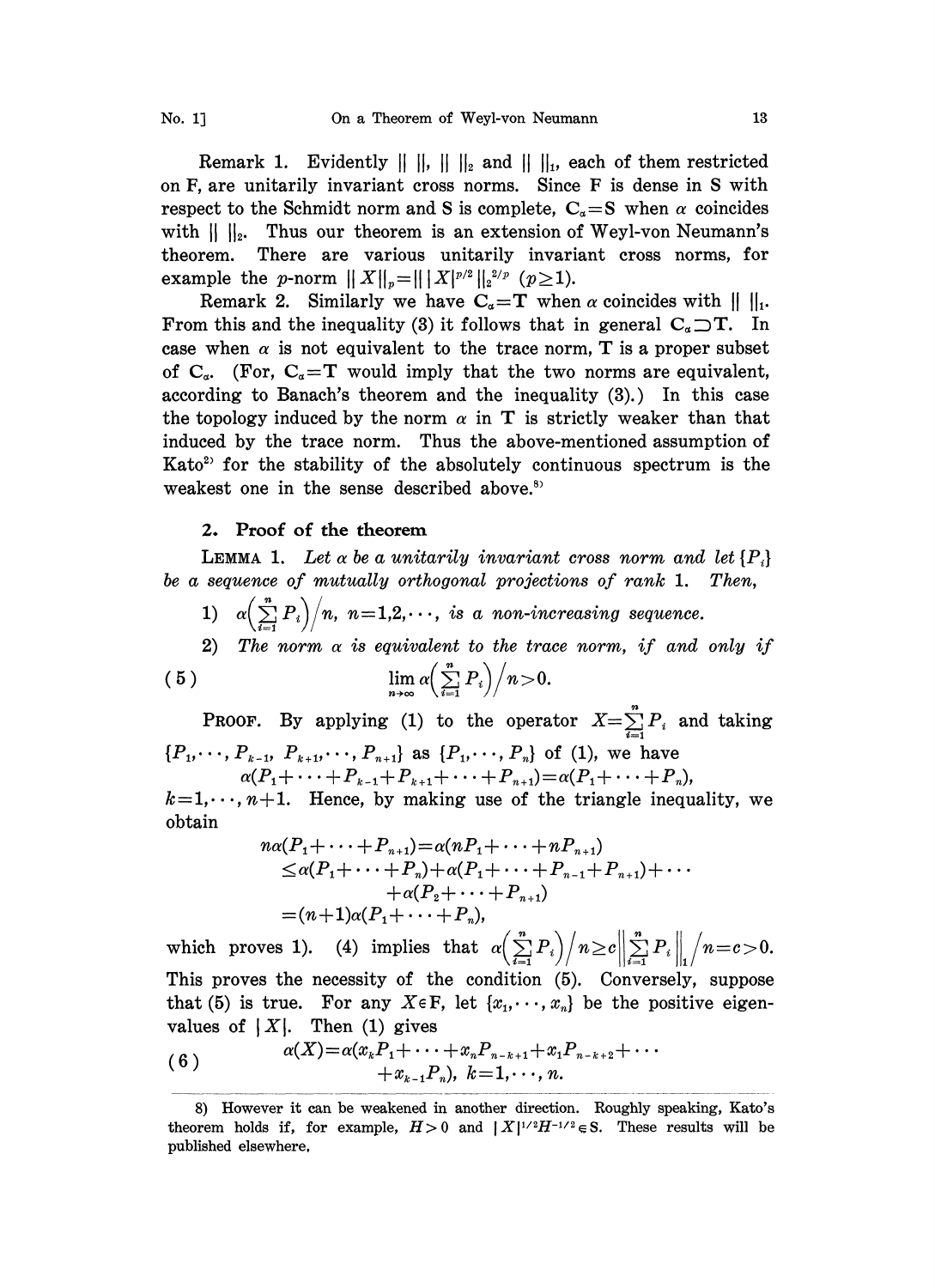14 S.T. KURODA [Vol. 34,

By virtue of the triangle inequality, (5) and (6) imply the existence of a positive constant  $c$  such that

$$
n\alpha(X) = \alpha(x_1P_1 + \dots + x_nP_n) + \alpha(x_2P_1 + \dots + x_nP_{n-1} + x_1P_n)
$$
  
+ 
$$
\dots + \alpha(x_nP_1 + x_1P_2 + \dots + x_{n-1}P_n)
$$
  

$$
\ge \alpha((x_1 + \dots + x_n)(P_1 + \dots + P_n))
$$
  

$$
\ge n\alpha ||X||_1.
$$

This proves the sufficiency of the condition (5).

LEMMA 2. Let the unitarily invariant cross norm  $\alpha$  be not equivalent to the trace norm. Then there exists a sequence of positive numbers  $\varepsilon_n$  such that  $\varepsilon_n \downarrow 0$ ,  $n \to \infty$ , and

 $\alpha(X) \leq \varepsilon_n n ||X||$ , for any  $X \in \mathbb{F}$  of at most rank n.

**PROOF.** X is of rank  $r \leq n$ . Let  $x_1, \dots, x_r$  be the positive eigenvalues of |X| and let  $x_{r+1} = \cdots = x_n = 0$ . From (1) and (2) it follows that  $\alpha(X) = \alpha\left(\sum_{i=1}^r x_i P_i\right) = \alpha\left(\sum_{i=1}^n x_i P_i\right) \leq (\max_{1 \leq i \leq n} x_i) \alpha\left(\sum_{i=1}^n P_i\right) = ||X|| \alpha\left(\sum_{i=1}^n P_i\right).$ Hence the lemma is a direct consequence of Lemma 1.

Proof of the theorem. The proof can be carried out analogously to the proof given by von Neumann in the case of the Schmidt norm. In order to manifest the point which requires modification, we shall partly restate his proof in slightly modified form. Let  $H=\int^{+\infty} \lambda dE(\lambda)$ 

be a self-adjoint operator,  $l$  a fixed positive number,  $n$  a positive integer and  $f$  a fixed element of  $\tilde{p}$ . We set

> $E_m = E((2m-n)l/n) - E((2m-n-2)l/n), m=1,\dots, n$  $E_m\mathfrak{H}=\mathfrak{M}_m, g_m=E_mf, \varphi_m=g_m/||g_m||\in\mathfrak{M}_m.$

(Set  $\varphi_m=0$  if  $g_m=0$ .) We denote by P the projection on the closed subspace determined by  $\varphi_1, \dots, \varphi_n$ . As was shown by von Neumann, we obtain after a simple calculation,

( 7 ) iii  $\| (1 - P) H \varphi_m \|^{2} \le l^2 / n^2$ .

From this von Neumann deduced that  $||(1-P)HP||_2 \le l/\sqrt{n}$  and lim  $||(1-P)HP||_2=0$  (*l* being fixed). In order to get similar result for the cross norm stated in the theorem, we shall first prove the following formula:

(8) 
$$
((1-P)H_{\varphi_m}, (1-P)H_{\varphi_k})=0
$$
, if  $m \neq k$ .

 $(8) \hspace{1cm} ((1-P)H_{\mathcal{P}_m}, \ (1-P)H_{\mathcal{P}_k}) = 0, \quad \text{if} \quad m \neq k. \ \text{As } \mathfrak{M}_m \text{ reduces } H, \text{ we get } H_{\mathcal{P}_m} \in \mathfrak{M}_m. \text{ But, for any } f \in \mathfrak{M}_m, \ Pf=\sum_{i=1}^n (f, \varphi_i) \varphi_i.$ (c)<br>
As  $\mathfrak{M}_m$  reduces H, we get  $H\varphi_m \in \mathfrak{M}_m$ . But, for any  $f \in \mathfrak{M}_m$ ,  $Pf = \sum_{i=1}^n (f, \varphi_i) \varphi_i$ <br>  $=(f, \varphi_m)\varphi_m \in \mathfrak{M}_m$ , which implies  $(1-P)f \in \mathfrak{M}_m$ . Hence  $(1-P)H\varphi_m \in \mathfrak{M}_m$ .<br>
From this and the mutu From this and the mutual orthogonality of  $\mathfrak{M}_m$  (8) follows immediately. From (7) and (8), by making use of the Parceval's equality, we see that for any  $f \in \mathfrak{H}$ ,

$$
\begin{aligned} || \, (1-P)HPf \, ||^2 = & \Big\| \sum_{m=1}^n (f,\, \varphi_m)(1-P)H\varphi_m \Big\|^2 = \sum_{m=1}^n || \, (f,\, \varphi_m)(1-P)H\varphi_m \, ||^2 \\ & \leq (l^2/n^2) \sum_{m=1}^n || \, (f,\, \varphi_m) \, ||^2 \leq l^2 ||\, f \, ||^2/n^2, \end{aligned}
$$